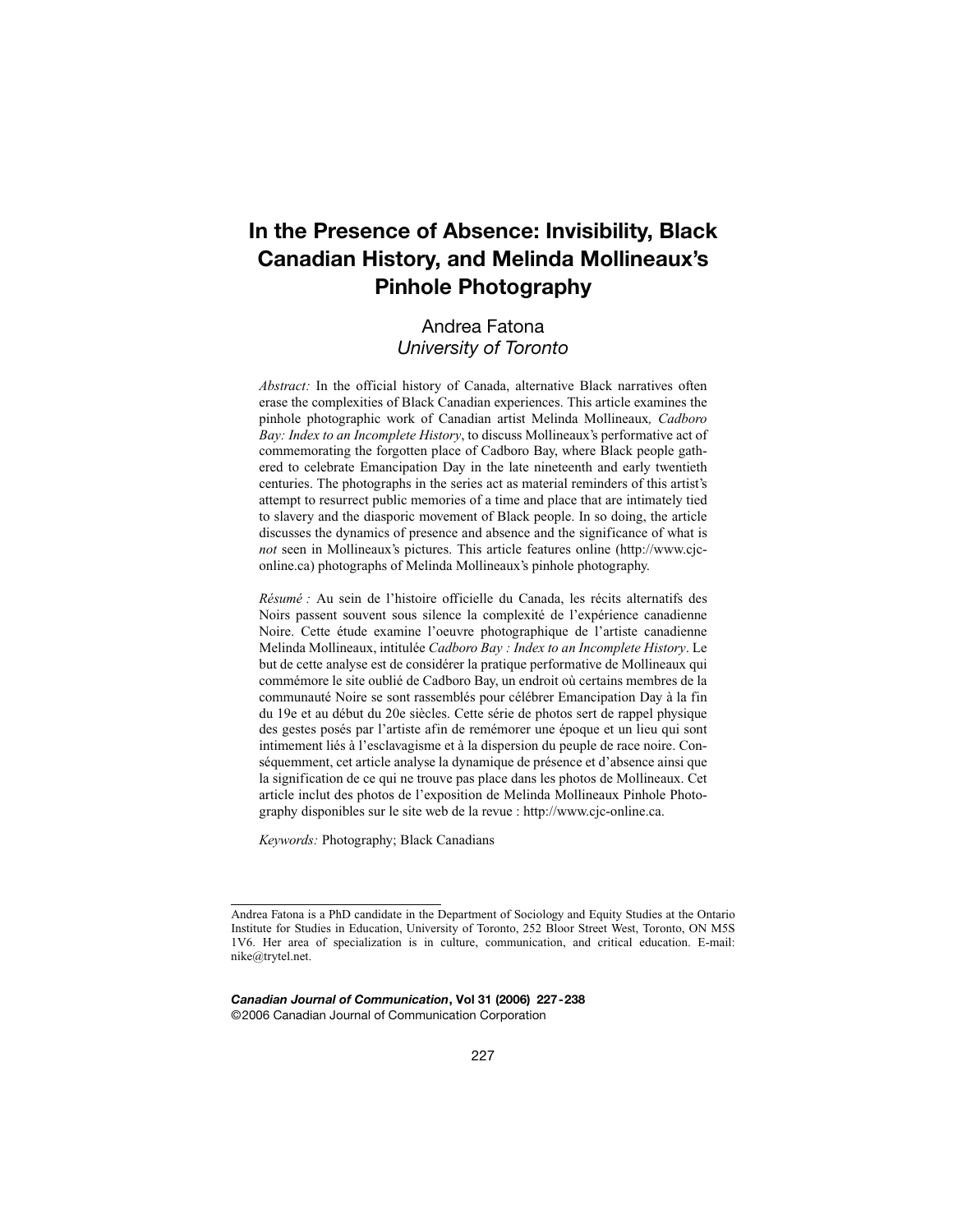To photograph is to appropriate the thing photographed. It means putting oneself into a certain relation to the world that feels like knowledge and, therefore, like power.

—Susan Sontag, *On Photography*

Over the past 25 years, Black Canadian artists such as Stella Fakiyesi, Melinda Mollineaux, Michael Chambers, and Buseje Bailey have used photography to re-present, re-imagine, and re-inscribe the Black body into the Canadian cultural imaginary. Their artworks have served to disrupt dominant notions about who produces visual culture in Canada, and under what conditions, by calling attention to the invisibility of Black persons as subjects within Canadian cultural discourses. Their artistic practices have sparked discussions about the making of Black Canadian identities as they emerge and re-emerge out of conditions of colonialism, oppression, and the movement of bodies in the diaspora that ensued with the beginnings of slavery (Cooper, 2006; Winks, 2000).

This artistic and cultural activity has occurred in tandem with a growing literature on Black Canadian histories that challenges notions of a homogeneous and inclusive Canadian public sphere. In the introduction to *Black Like Who?* (2003), Rinaldo Walcott raises a key point about the position of the Black Canadian engagement within the Canadian state and with multiculturalism. Multicultural policies, as Walcott argues, are posited on a fictitious notion that the presence of Black people in Canada is a relatively recent phenomenon dating back to post– World War II. Within this discourse, Canada's Black population is characterized as having "origins" in the Caribbean and Africa. As such, Blacks in Canada are described as perennial newcomers. The discourse and practice of state multiculturalism, as recent scholarship indicates, often underlines the systemic exclusion of Black people and other racialized groups from full participation in Canadian society (see Gagnon, 2000; Gutman, 1994; Kymlicka, 1995; Parekh, 2000). As Walcott writes:

It is crucial that recent black migrants not imagine themselves situated in a discourse that denies a longer existence of blackness in this country. Such a position is an ethical one whereby the recent black migrant must refuse the seductiveness of a multicultural discourse, which strategically denies a longer black presence in this country. (Walcott, 2003, p. 14)

Walcott points out that although Canadian multiculturalism policy purports to enable the participation of "Others" in the nation, Canada continues to reproduce itself "on a particular narrative of black invisibility" (Walcott, 2003, p. 18).

An irony is inherent in this narrative. On the one hand, Black Canadians are outsiders, as this prevailing multicultural narrative obliterates the history and long presence of Blacks in Canada, differentiates between "Western" and "non-Western" cultures, and allows for Anglo and French cultures to maintain their hegemonic positions vis-à-vis "Other" Canadians. On the other hand, Black people exist within the nation, and indeed they are often figured as an immediate internal threat in media depictions. This logic positions Black people both as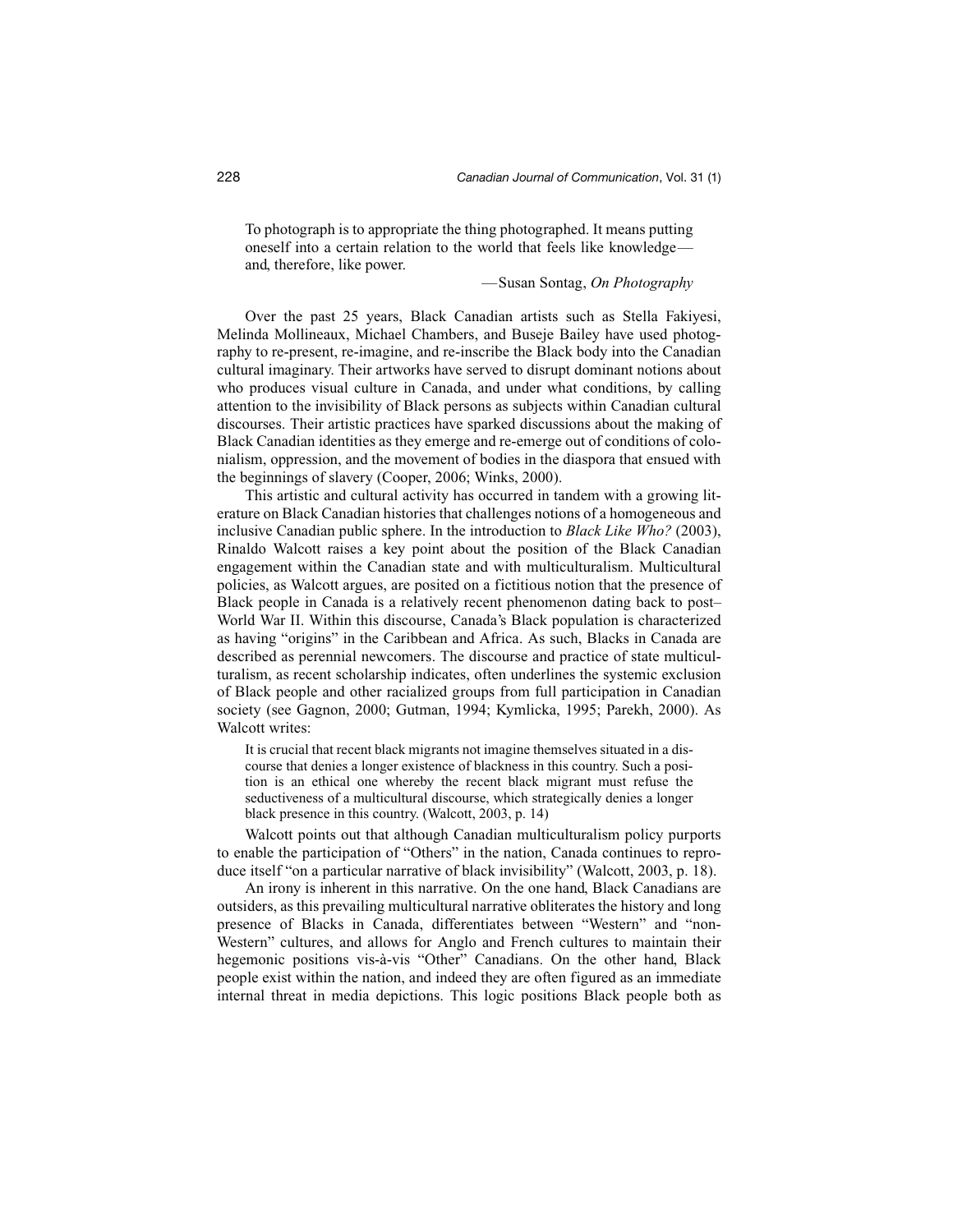absence and as excess within narratives of nation. For these reasons, Walcott calls for accounts of Blackness that historicize past and present engagements.

Scholars such as Katherine McKittrick (2000), Paul Gilroy (1993), and Houston Baker (1994) argue that Black diasporic sensibilities and aesthetics cannot simply place the Black subject back into a narrative of nation without transforming that very narrative or questioning the legitimacy of its foundation. Black diasporic sensibilities and aesthetics must be mapped onto other locations, or places of belonging. For example, theorists on Caribbean creolization—the process of transculturation—have astutely pointed out that the Caribbean and its cultural diversity must be thought about within the context of racism, migration, slavery, and post-slavery associated with empire. Black Canadian sensibilities and aesthetics are formed through a process of transculturation and are about webs of connections to other places—the United States, England, the Caribbean, Africa. Diasporic subjectivity is grounded in the specificity of this place called Canada, yet gestures to locations and histories in the metropole *and* at the periphery.

I am interested, in general, in how Black Canadian artists use formal aesthetic strategies to communicate Black Canadian collective experiences of belonging to, and being alienated from, the Canadian nation. Artists of Caribbean heritage such as Melinda Mollineaux, Michelle Mohabeer, Donna James, and Clement Virgo, to name a few, produce artworks that cannot be discretely translated and fixed into the category of Caribbean. The Caribbean surfaces in the metaphors used, but these are re-combined with features and signs that inscribe the place, the space present and past—of Canada. As in the works of Isaac Julien, these artists invoke another perspective. They move across geographical space and re-combine cultural space and syntaxes. They are self-consciously in conversation with European modernism, art movements, and politics—the politics of sexuality, gender, class, location, migration—and they also invert European conventions. These artists express what an "After Caribbean" culture, aesthetics, and politics might look like, to quote Rinaldo Walcott.<sup>1</sup> The art produced out of this Caribbean heritage expresses what Stuart Hall calls a second phase of creolization: the first phase is informed by the sensibilities and aesthetics of the transcultured Caribbean; the second is produced within the metropole (Hall, 2003). They infuse perspectives that mess up the imaginaries of the present spaces we negotiate in our migrations and travels. These works radically depart from notions of purity of culture and self and are open to engaging with new cultural differences—assimilating some aspects of the new and rejecting others. They take up questions of presence, translation, and interpretation that are in excess of what the official multicultural narratives tell.

## **Cadboro Bay**

It is in this context that the pinhole photographic work of Canadian artist Melinda Mollineaux, entitled *Cadboro Bay: Index to an Incomplete History*, is relevant. *Cadboro Bay* visually foregrounds the absence of subjectivity and the invisibility of Black bodies in the making of Canadian identities.<sup>2</sup> In the exhibition Mollineaux juxtaposes six present-day photographs depicting the landscape of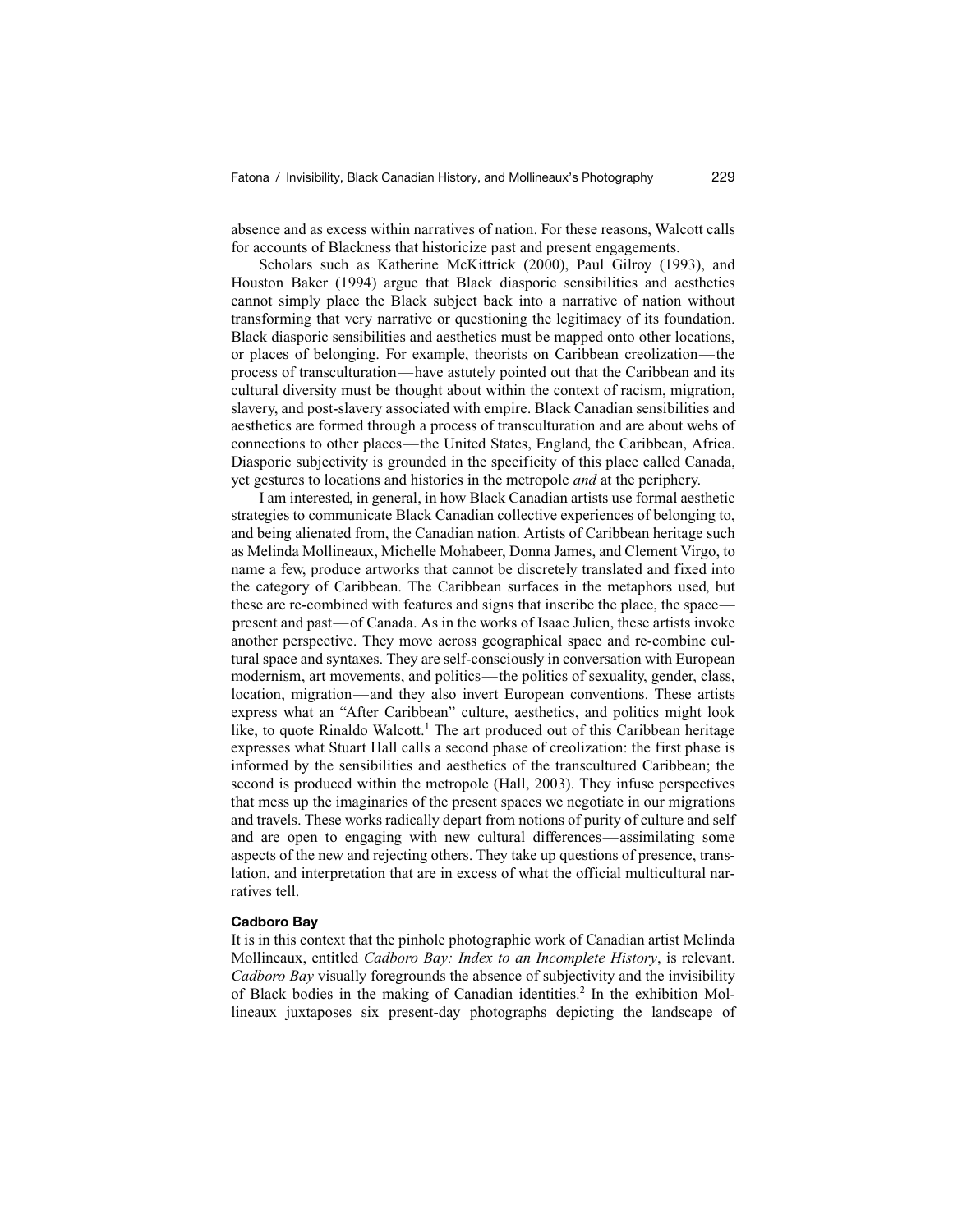Cadboro Bay—a site on Vancouver Island where Black folks held Emancipation Day picnics in the late nineteenth and early twentieth century—with poetic texts. The challenge in discussing the *Cadboro Bay* photographs lies in the need to denaturalize and then redeploy the category of Blackness to "re-frame" the centrality of vision within this broader framework of perceiving Black diasporic subjects.

Mollineaux's installation viscerally, and performatively, forces the spectator to negotiate the erasure of visual evidence of Blackness from official historical narratives by effectively portraying absence using the otherworldy aesthetic of pinhole photography. In combination with her writings, which invoke the textual traces of lost voices, Mollineaux's installation sets up the conditions in which we may witness and enter into the presence of absence. Mollineaux's insistence on visually leaving the Black body *out of the frame* closes the shutter on any attempt to objectify the Black body through a domineering and objectifying gaze.

Upon entering the gallery one is confronted by a scattering of six largeformat, sepia-toned, untitled, macro landscape photographs of Cadboro Bay mounted upon steely blue concave-shaped aluminum frames. On the eastern wall of the gallery hangs a sepia-toned image (five feet square) accompanied by two short paragraphs of text. A second large landscape photograph hangs delicately on a sunset orange–coloured wall. Four smaller  $(2\frac{1}{2})$  feet square) close-up images of grasses and wildflowers are ordered in a line along the western wall. There is something mysterious about these soft focused images. At first there seems to be nothing in the photographs except for autumn leaves strewn about on dampened sand, driftwood precariously perched between hanging vines, menacing shadows on the sand of a sleepy bay, and wildflowers. On closer inspection of these photographic images, graphite inscriptions—square, circular, and diamond-shaped symbols similar to those found on maps—become apparent. The symbols invoke Mollineaux's presence in the locale of Cadboro Bay, but more importantly they map a particular Canadian Black history onto that landscape.

The poetic text, meticulously and painstakingly written onto the wall in graphite, accompanies the photograph of one of the larger beach scenes. This photograph of an unknown, obscure place, without representations of people, is supplemented by Mollineaux's *imaginings* of "mundane moments" or "everyday experiences" of individuals at an Emancipation Day picnic:

John Craven Jones predicted rain. J. J. Moore spoke in tongues. Elizabeth Leonard realised her betrayal. Rebecca Gibbs tended fires. Sarah Jane Douglas Moses knew she would leave. Willis Bond gave libations. Samuel Booth wanted more. Emma Stark laughed to tears. Samuel Ramsay who usually worked feverishly fell asleep. Pricilla Stewart gathered shells for no reason. Nancy Alexander tended to children. Samuel Ringo listened to birdsongs. Nathan Pointer resurrected himself. Fortune Richard scanned the horizon. Sarah Lester dreamed in music. Mifflin Wistar Gibbs' bones ached. Mary Lowe Barnswell knew ecstasy. Stephen Whitley folded the surface. Cornelius Charity discerned a truth.

As Mollineaux has written, she developed her semi-fictional narratives about Black Canadian communities on Vancouver Island from her research into the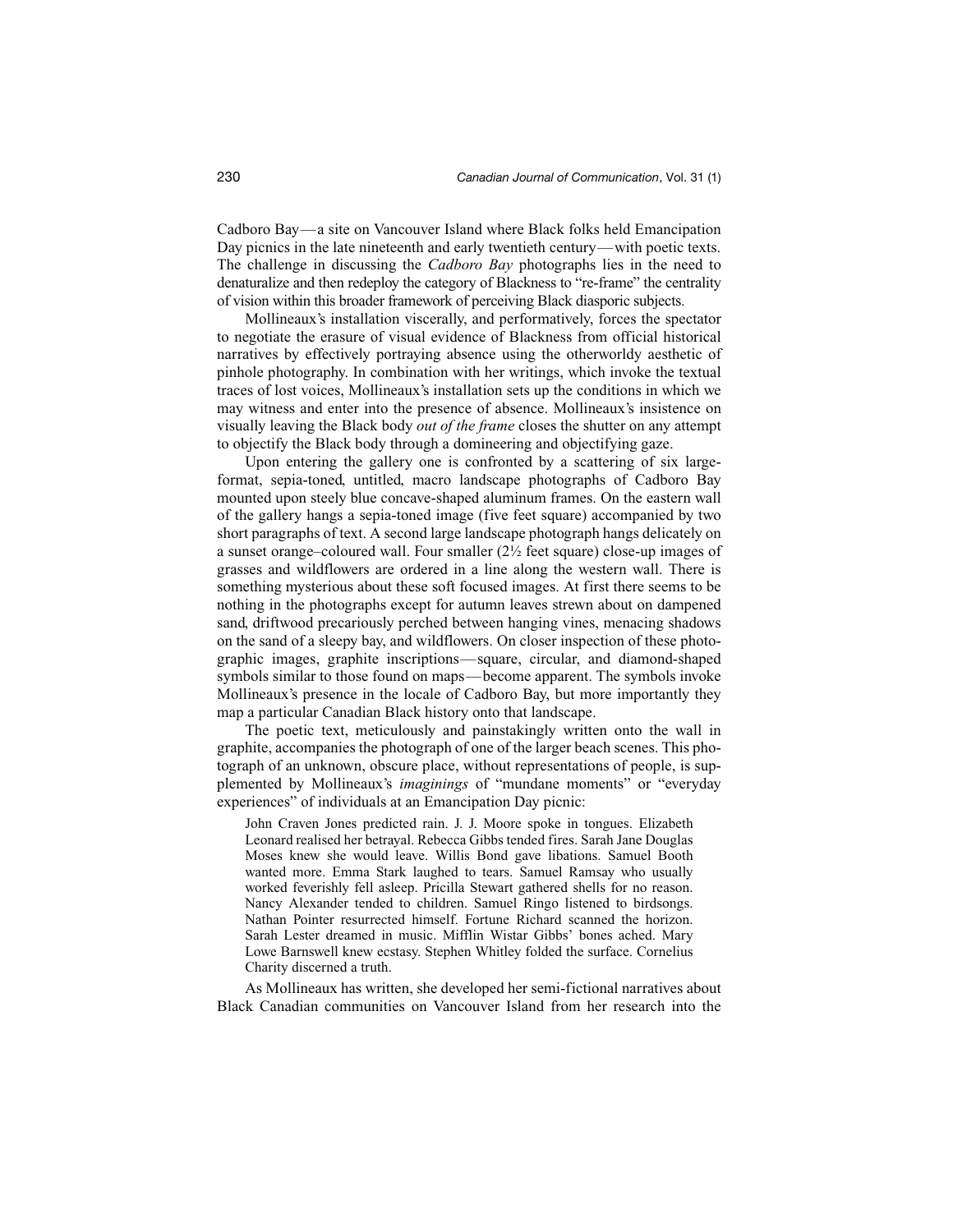sketchy records held at the British Columbia Provincial Archives (see Mollineaux, n.d.).

The photographs of Cadboro Bay do not overtly depict Black subjects at a picnic. Instead, Mollineaux brings the Black subject into our purview by providing us with these poetic texts that inscribe the names, desires, everyday actions, and dreams of the individuals who may have gathered to collectively celebrate the day of freedom. Mollineaux's semi-fictive texts convey the embodied reaction to an experience, captured in phrases such as "Emma Stark laughed to tears," thus rendering into words, through fiction, the interior intimate space of these absent subjects. This cacophony of Black voices is of those whose stories remain "incomplete" within the annals of history. The texts allude to stories that are distinct from the official heroic narratives of the history of British Columbia and Canada, and in this way they give voice and draw our attention to both an individual and a collective performance of remembrance.

Since 1834, Emancipation Day celebrations have been held by Black people around the world. The colonial project of settlement and expansion, its institution of slavery, and technologies of racism very much depended on violence and the subordination of the Black bodies, so this day of freedom and recognition of personhood is much celebrated and revered in places where there are significant numbers of Black people. In this case, many of the Blacks who settled in BC came from the free state of California in the 1800s (see Bertley, 1977). Every August 1 commemorates the official ending of slavery in all British territories, including Canada. In this sense the picnics were a remembrance of exclusion across time and space. Although the institution of slavery did not exist in British Columbia, racism did. In British Columbia, for example, this exclusion and erasure took the form of legal segregation. In the late 1800s Black men were not allowed to join the Victoria fire brigade or British Columbia militia (see Kilian, 1978), and as late as the 1950s, Blacks were banned from public swimming pools in Vancouver. The *Cadboro Bay* photographs emerge out of this specific colonial history that *constitutes* and is *constitutive of* the Black body within the social and cultural landscape.

My initial response to the photographs in the *Cadboro Bay* series and the absence they presented was a visceral one. My experience was somewhat hallucinatory, and I felt as if the focal point of each photograph pulled me into its vortex and demanded that I hold my attention within undulating depths of fields. Ironically, the longer I stayed in the presence of the images, the more the soft edges of the photographs became easier to bring into a comfortable focus. I experienced a movement between space and time. I heard multiple conversations but the faces of the speakers remained out of sight. The narratives running alongside the images as text provided me with other possibilities for imagining Blackness within the Canadian context. The text coupled with the pinhole images is suggestive of another world: the fragile or dispensable space that Black bodies and narratives currently occupy in this country. The photographs in the *Cadboro Bay* series, much like the official narratives of Canada, are almost devoid of bodies or material evidence of Blackness.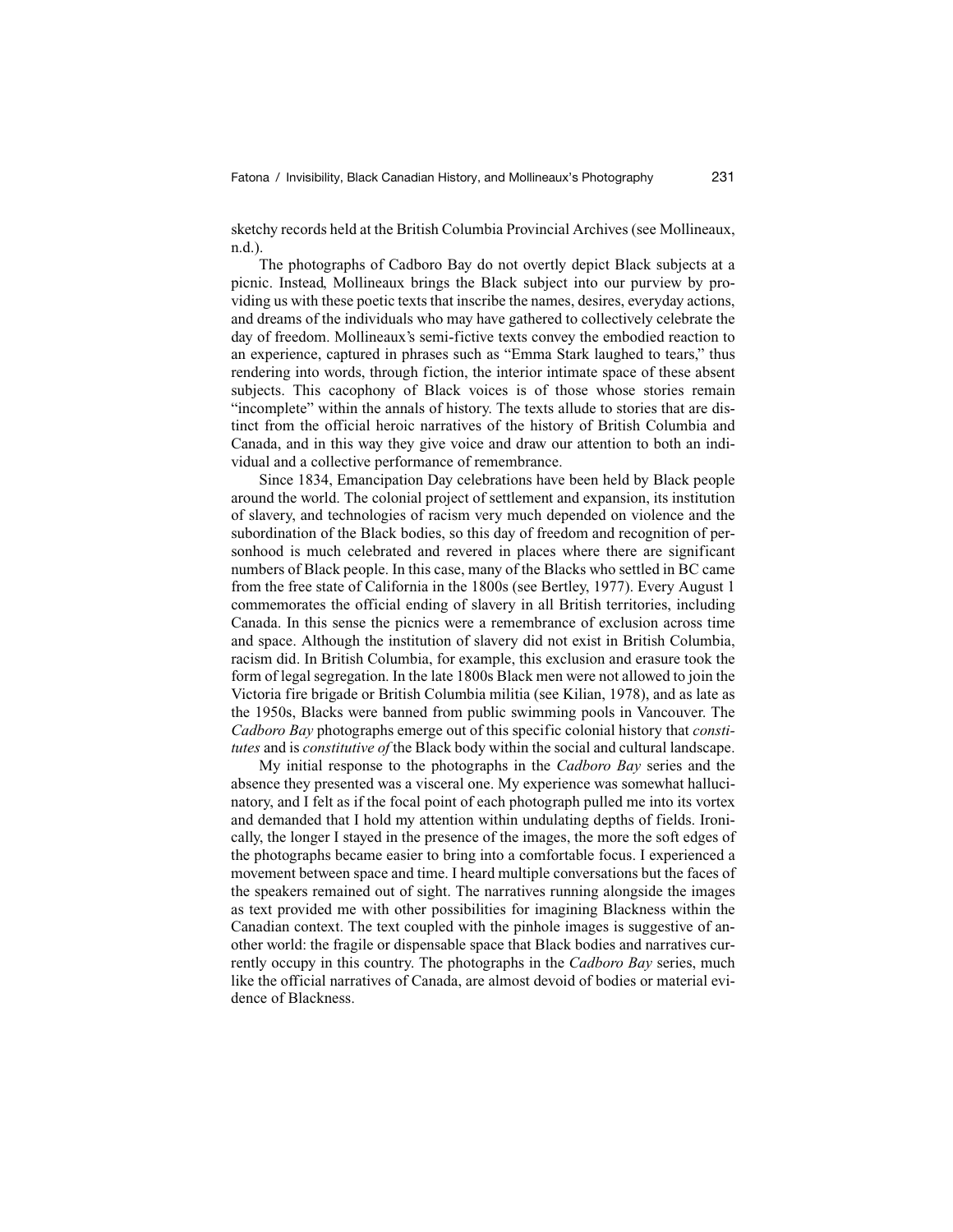# **Pinhole photography**

In order to understand the material and affective nature of the photographs in the *Cadboro Bay* exhibition, a cursory discussion on pinhole photography is needed. Pinhole photography is a method of capturing images onto light sensitive paper without use of a refractory lens. The principle underlying pinhole photography is identical to that of the camera obscura.

The camera obscura, literally "dark room", is a device that makes use of an optical phenomenon in which light rays reverse themselves when they pass through a small aperture. At its most basic, light rays pass through a tiny hole and recreate themselves upside down on a screen that is placed parallel to the hole. As camera obscura technology improved in the 16th century, camera obscuras became portable boxes which incorporated lenses and mirrors, so that the image was reflected onto a viewing surface which was visible outside the box. Portable camera obscuras were used as aids for draughtsmen and painters. The camera obscura became the prototype for the modern day camera, invented in the first half of the 19th century, which uses light sensitive papers and films in order to preserve the image that is projected. (Schwartz, 2003)

There is an affective power to pinhole photography that lies in its "otherworldly aesthetics." The process is lens-less and the image that re-presents the external world is soft focused in much the same way the eye and brain are reputed to perceive the world. What I see in this work is the deployment of an "old" technology to (re)present the external world in much the same way as the eye does, and by virtue of its technical parameters, pinhole photography has the ability to extend the imagination and to sharpen the blurred spaces.

In a recent article entitled *All That Remains: The Art of Slow Photography*, photographer and writer Mandelbrot, also known as Stephen Osborne, aptly describes the act of seeing as an activity that interweaves the past with the present. He states: "In 'real' life we 'see' only in the after-moment, where the image, the glimpse, adheres: the face in the crowd, the pattern of a garment, gone and then remembered almost instantly in the vanishing moment, perhaps even an extended moment, grasped as having just been perceived" (Osborne, 2003, p. 50). The pinhole image is focused in the centre and progressively blurs outwards to the periphery; depth of field is infinite. Movement, when using such an imagemaking technology, cannot be fixed. In other words, pinhole technology contains and re-presents the world in a slightly dreamlike state that demands that the viewer move imaginatively between multiple perceptions of time.

Rather than producing an image with crisp neat edges, capturing a fleeting moment in time, pinhole photographs, as poetically described by Osborne, are

more like blotters soaking up light, and time; in them the moment is extended, stretched out. In slow photography, Then and Now engage our perception in turn, like the vase that looks like two faces and then a vase again. Slow photography reveals another aspect of the optical unconscious: the duration of things; time stretched out. (2003, p. 54)

In this technical sense, the photographs in the *Cadboro Bay* series are not merely snapshots of time and space but are material reminders, mementos, of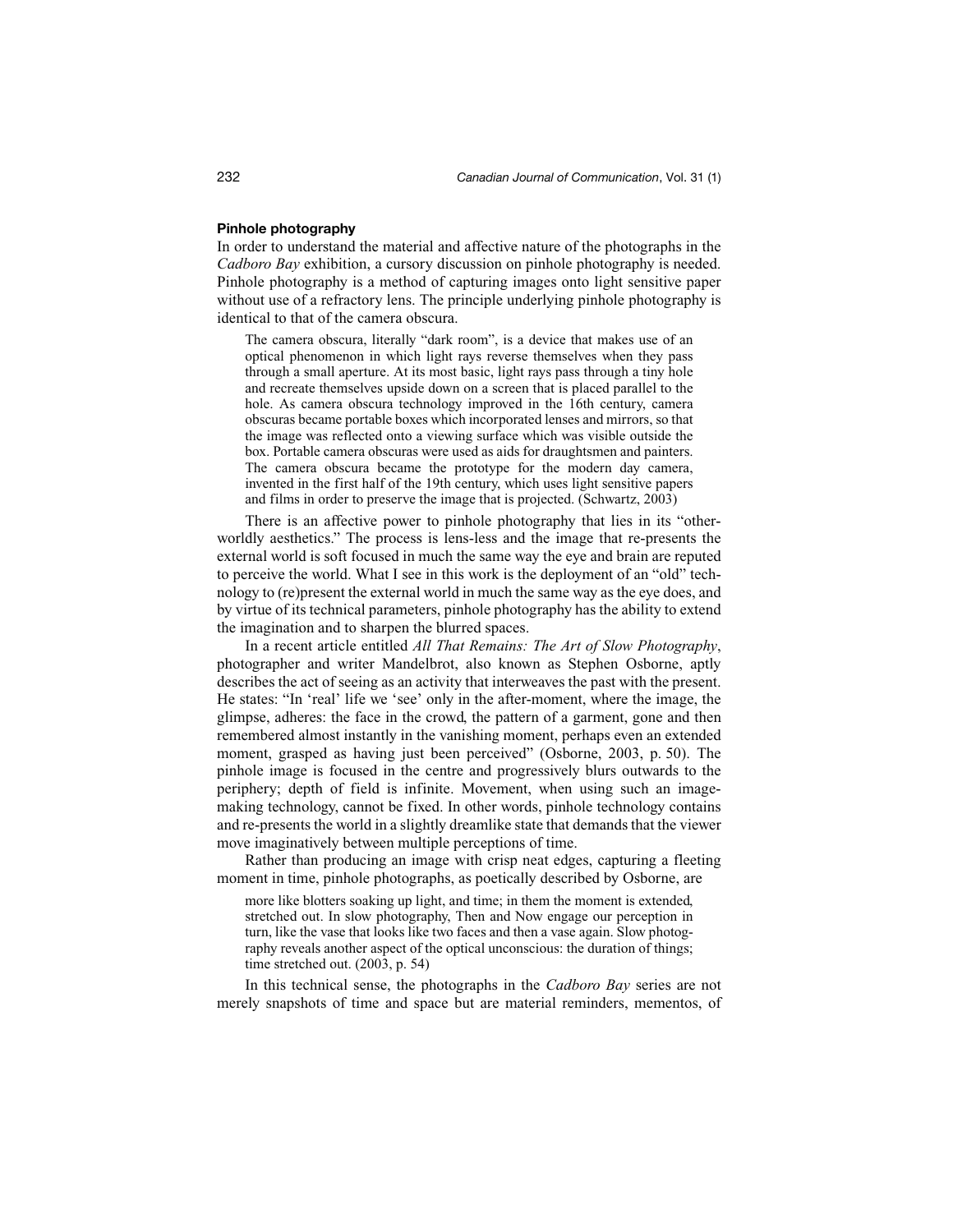Mollineaux's conscious insertion of her own Black body into the imagined picnic taking place in the space of Cadboro Bay. These photographs, and the process of pinhole photography, capture a place as experienced over moments in time or over a duration of time.

In an e-mail correspondence with Mollineaux, she explained her process of taking the photographs and its profound connection to the body in a highly local set of conditions.

The exposure times I estimated depending on the weather (whether it was cloudy, overcast or sunny). In a way, I sort of became an intuitive light meter. The great thing about pinhole is that your own thinking and response to the environment replaces the strictly mechanical processes of a regular camera. (personal communication, 2003)

The artist's body acts as a measure that responds, in a corporeal manner, to the sensory stimuli that come from the external environment, for example, light, sound, smell. Yi-Fu Tuan suggests that "Man is the measure. In a literal sense, the human body is the measure of direction, location, and distance" (Tuan, 1977, p. 44). Mollineaux intentionally allows her body to linger and feel the space of Cadboro Bay so that knowledge acquired through the senses becomes the primary mode for reading and capturing the external world. Mollineaux's body, in its measuring capacity, augments and enables the formation of the image. The pinhole camera necessitates that the act of photographing is one in which time is experienced as duration and space as a palpable material object that is embodied. Her body acts as a measure of the physical qualities of the space such as light, as well as its proximity to other objects located in that place. In this way, Mollineaux's experiences and perceptions of time, light, and space mediate and shape the object of the images (the external world) as well as the images as objects.

Taking the photograph and visiting this particular site allow Mollineaux to engage in a transhistorical performance of sorts: a performance across time. As she explained in her e-mail:

I had a simple wooden box pinhole camera that holds 4x5 negatives. I mounted the camera on a tripod and exposed for between 10-25 seconds depending on the light conditions. For the most part, I simply wandered the beach thinking about the picnics and the people I had found in the course of archival research, speculating on potential sites/places and spaces that the picnics may have taken place . . . sort of like looking for a good picnic spot myself. (personal communication, 2003)

Mollineaux's body thus resides simultaneously in the past and the present, to construct a presence—her presence—that leaves its trace in this work. By situating herself on the beach in Cadboro Bay armed with her imaging technology and the knowledge of the landscape's specific past, Mollineaux (re)called history and (re)produces herself as an active subject in that site.

To make sense of Mollineaux's immersion into the space of Cadboro Bay, I turn to John Bannan, who picks these thematic relationship in his introduction to the works of Maurice Merleau-Ponty. Bannan (1967) argues that the body exists in an intricate relationship to the material world and is central in the process of sig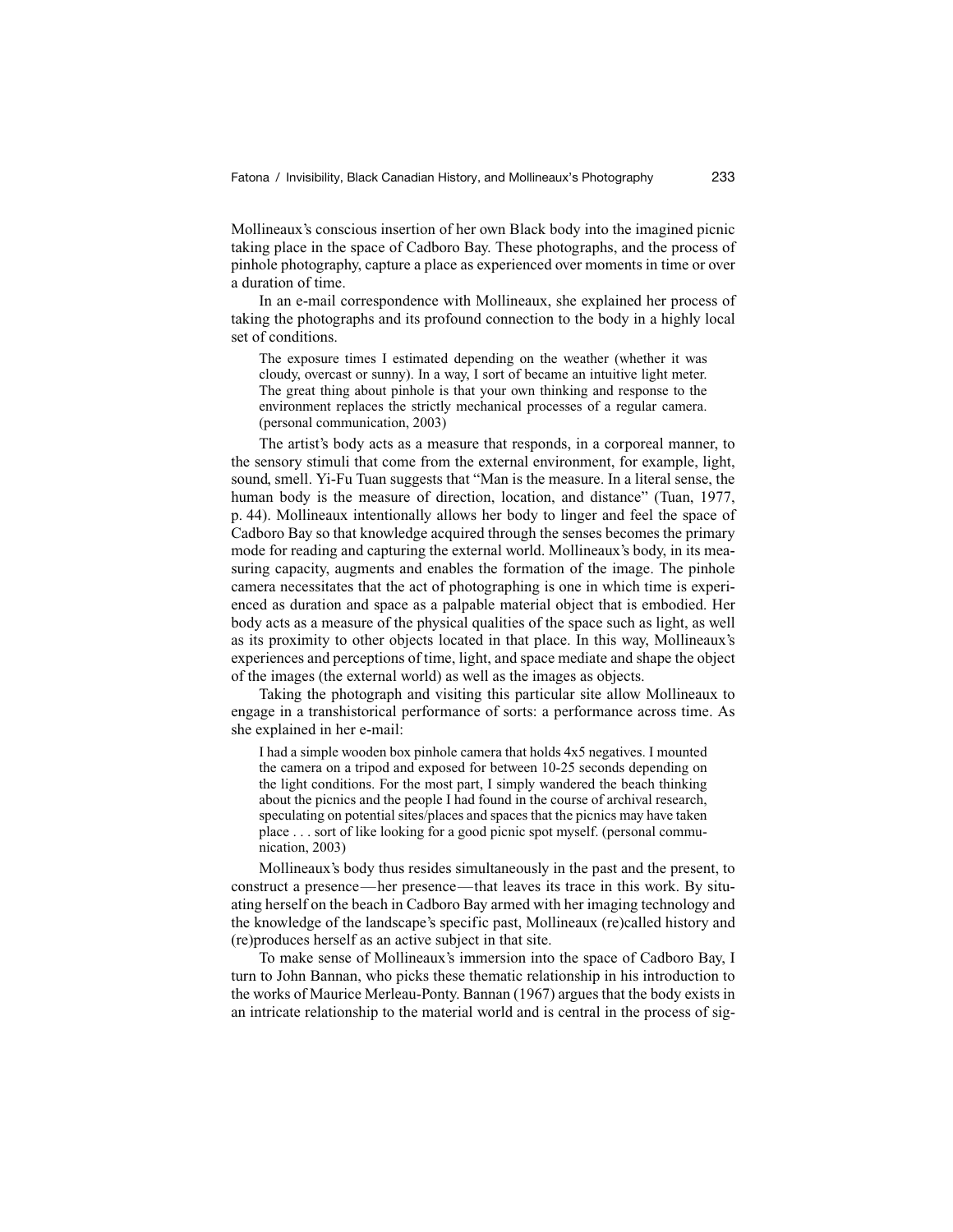nification. He eloquently describes how acts of comprehension and meaningmaking bring together past, present, and future for the embodied subject.

Things and the world are the body's correlates—the former, of its explicit activity and the latter, of its possibilities. The most profound comprehension of this intentionality as an act of signification is achieved by connecting it to the concept of time. Consciousness thus emerges as a present, generating and recapitulating its past and projecting itself toward a future. Consciousness is the dynamic possibility of situations, and the ultimate dimension of its giving of meaning is the deployment of past, present and future. (Bannan, 1967, p. 14)

In this phenomenological perspective on time, past, present, and future actively fuse in the "dynamic possibility of situations" and in the construction of meaning. To return to Mollineaux's practice, she is at once agent and instrument in the re-construction, re-narration, and making of history. Although her body is visually absent from the work, it continues to reside as a presence by virtue of the traces she leaves behind in the photograph. A connection is forged between Mollineaux's present experience of the site in which Black people gathered in the past so that future spectators may witness what she has recorded with her camera. Mollineaux's act of capturing images of Cadboro Bay presents, with precision, the "after-moments" of her specific acts of history-making/identity-making and Black people's collective histories.

The performative aspects of Mollineaux's pinhole photography and her use of poetic text or "graphic orality" make hyper-visible the absence of subjects in the photographs while de-privileging the visual as evidence. Mollineaux lingers in the space of Cadboro Bay to create and experience a place that she deems worthy of remembrance. This act of intentionally pausing or lingering in a space that is unmarked by the contingencies of time and history inscribes a personal and a Black collective value onto that space—a place for commemorating freedom. According to Tuan, "Space is transformed in to place as it acquires definition and meaning" (1977, p. 138). He goes on to state: "Place is a pause in movement. . . . The pause makes it possible for a locality to become the center of a felt value" (p. 138). In ascribing values of specific importance to Black people to the space of Cadboro Bay, Mollineaux actively transforms that space into a place—a place to be re-commemorated.

The pinhole technology employed in the *Cadboro Bay* project can be read as a metaphor for racism and its violent erasure of Black subjectivities in Canada. In the case of pinhole photography, the body is a central object/device that is used as a measure of light and distance in relation to the external world. In the creation of the pinhole photograph, the body acts as an important object/subject in much the same way that the body is the central object/subject upon which the effects of racism are registered. The body is also a salient marker or measure of quantities of Blackness or distance from Whiteness in the case of racism. Mollineaux's reimmersion in the space of Cadboro Bay and the sensation of movement through time are not simply aesthetic or experiential, but political. This insertion and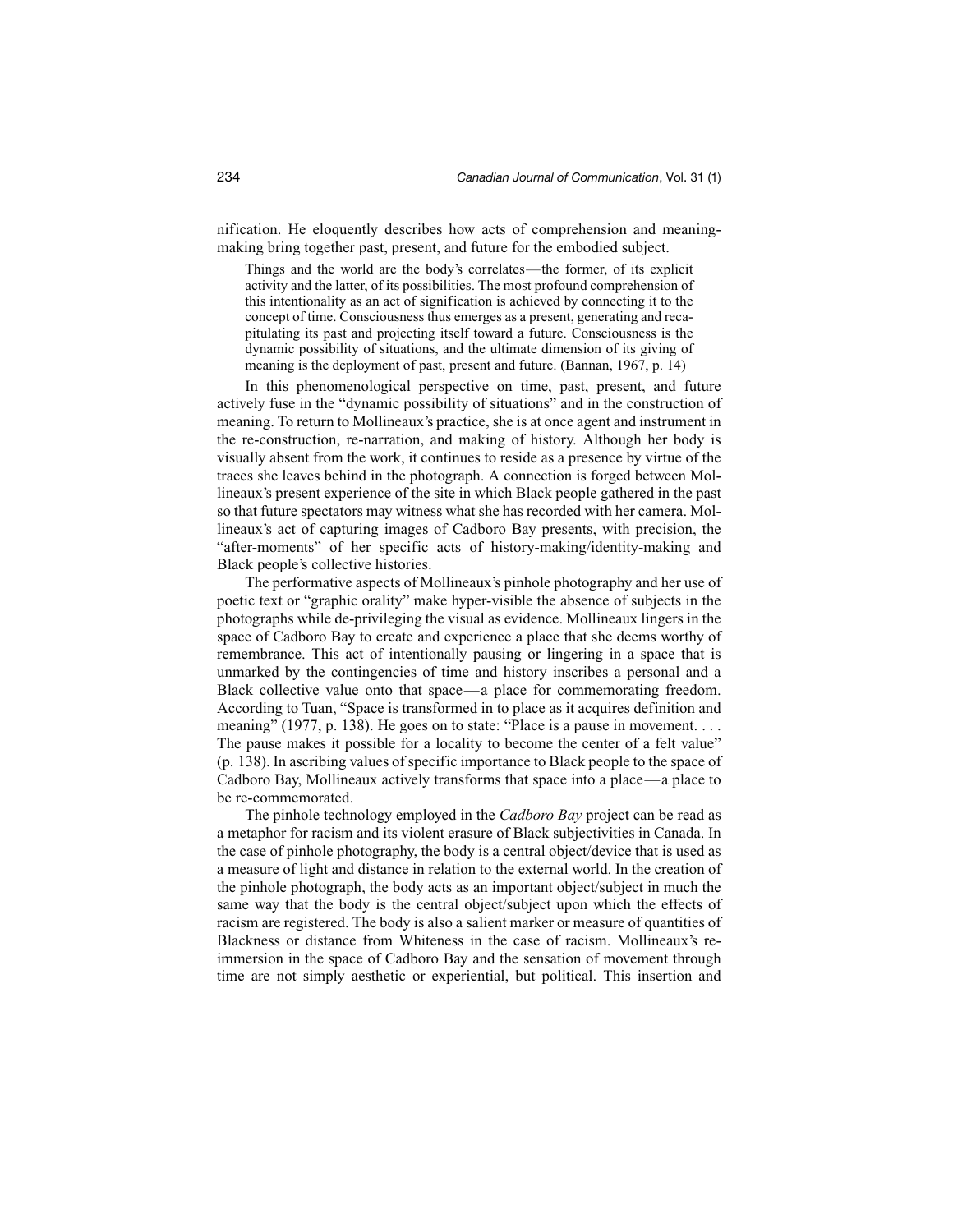immersion resists "technologies of racism" that erase the Black body from political, social, economic, and cultural spaces in Canada.

In his essay "Photographies," Jean Baudrillard discusses our desire to capture the external world through the medium of photography as a wish "to exhume its otherness buried beneath its alleged reality" (Baudrillard, 2003, p. 2). These landscape images coupled with the text "exhume" the spectre of racism and re-articulate the objects of racism in a subjective speaking mode. Mollineaux's commemorative strategy re-inscribed Black speaking subjects and their subjectivities into the place of Cadboro Bay. At the same time it calls into question the notion of photographic images as evidence of the past, the confirmation of some truth as a purely visual experience.

Both Roland Barthes (1981) and Susan Sontag (1977) discuss the photograph in relation to its ability to act as proof of the existence of objects or a material reality. As Barthes states, "The photograph does not call up the past. The effect it produces upon me is not to restore what has been abolished (by space, by distance) but to attest that what I see indeed exists" (Barthes, 1981, p. 82). John Tagg vigorously critiques the status of the photograph as a medium for conveying what was and argues that it is through dominant discourse that the photograph comes to hold the salient position it holds vis-à-vis existence.

That a photograph can come to stand as *evidence*, for example, rests not on a natural or existential fact, but on a social, semiotic process, though this is not to suggest that evidential value is embedded in the print, in an abstract apparatus, or in a particular signifying strategy. (Tagg, 1988, p. 4)

As Tagg adds: "The very idea of what constitutes evidence has a history" (1988, p. 4). The photographs of Cadboro Bay function as representations of landscapes/objects and absent subjects as well as "the evidence of things not seen" (Alexander, 1995, p. 85)—colonial and neo-colonial relationships. In the absence of historical visual evidence of Black people on Cadboro Bay, the photographs and texts work together to bring three distinct time frames into focus by interweaving the textual and the visual. The inclusion of text allows for new meanings and identities to emerge out of the work. The *Cadboro Bay* photographs disturb Barthes and Sontag's notions of photographs as objects of visual evidence "that what I see exists." I would argue that it challenges a view of photography that privileges the visual over other forms of perception: perception is embodied and thus implicated in the construction of interior and external worlds. The *Cadboro Bay* photographs draw us in to witness this absence of evidence, which bespeaks a history of colonization and the struggle for freedom.

Feminist philosopher Kelly Oliver (2001) confronts questions about the making of meaning by those rendered subordinate and invisible by placing the other at the centre of scrutiny. She is critical of the trope of visibility within contemporary culture and theory that conflates visibility with empowerment. Oliver contends that the demand for recognition by the subordinated is a demand for visibility, which arises out of the pathos of oppression. Instead of using the trope of visibility, Oliver argues that the process of "witnessing" is psychically ameliora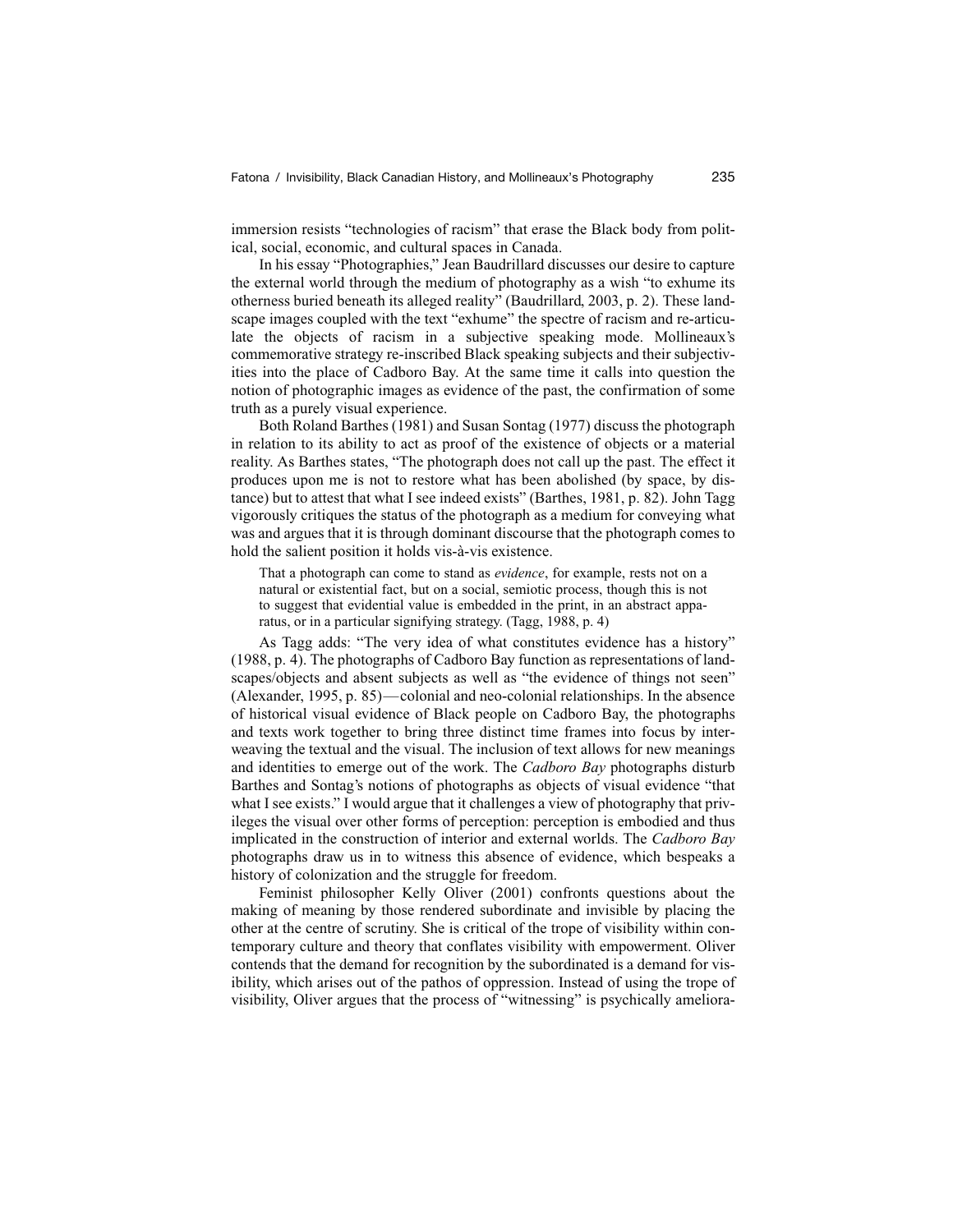tive for those subjects rendered subordinate. Witnessing goes beyond vision and beyond passive forms of recognition invoked by the call for visibility. She believes that witnessing is crucial to the making of all subjectivities, but "oppression and subordination work to destroy the possibility of witnessing and thereby undermine subjectivity" (Oliver, 2001, p. 7). Oliver unravels how otherness is related at the subjective and intersubjective level, and why "bearing witness" is so crucial to the process of repairing the psychic and collective damage caused by centuries of oppression.

Being othered, oppressed, subordinated, or tortured affects a person at the level of her subjectivity, her sense of herself as a subject and agent. Oppression and subordination render individuals or groups of people as other by objectifying them. Objectification undermines subjectivity: to put it simply, objects are not subjects. Through the process of bearing witness to oppression and subordination, those othered can repair damaged subjectivity by virtue of address-ability and response-ability. (Oliver, 2001, p. 7)

Oliver's notions of address-ability and response-ability work on the metaphor of the oral, and communicative flow, with its implication of speaking, seeing, knowing subjects in the making, provides a way to think about the photographs in *Cadboro Bay*. Mollineaux presents the viewer with speaking Black subjects and demands that we as viewers stand and bear witness to Black subjectivity. Mollineaux demands that as viewers we replicate her own position with respect to this history. As we stand in front of photographs and read Mollineaux's texts we do not see Blackness or Black subjects represented for us: we stand in the place of Blackness. Being confronted with a gap, and the absence of bodies in Mollineaux's photographs, the spectator is forced to be actively present.

At first glance, the images evoke questions as to who, what, or where the referent is in the photograph. The interplay between the images and text created an in-between space in which the viewer experienced the intertwining of two systems of representation—one where the referent is absent and the other in which the subject speaks. In the absence of historical visual evidence in the archives, in our official histories, or in our textbooks of the participation of Black people in public life, in this case at a picnic on a beach, Mollineaux's photographs and text stand in for and simulate what she imagines as existing in that space and place. The notion of situating these photographs within specific contexts and histories is particularly important because possibilities for "intertextual" understanding of the image emerge. Stuart Hall defines inter-textuality as an "accumulation of meaning across different texts, where one image refers to another, or has its meaning altered by being 'read' in the context of other images" (Hall, 1997, p. 232).

Mollineaux's insertion of her own Black body in the photographic process, into this gap, performatively re-enacts one of the important rituals that constitute Black identity: the Emacipation Day picnic. As such, Mollineaux's construction of the place and space of Cadboro Bay—based primarily in her *imaginings* and perhaps nostalgia—illuminates how the dominant narratives that shape the Canadian nation's own "imagined community" (Anderson, 1991) are contestable and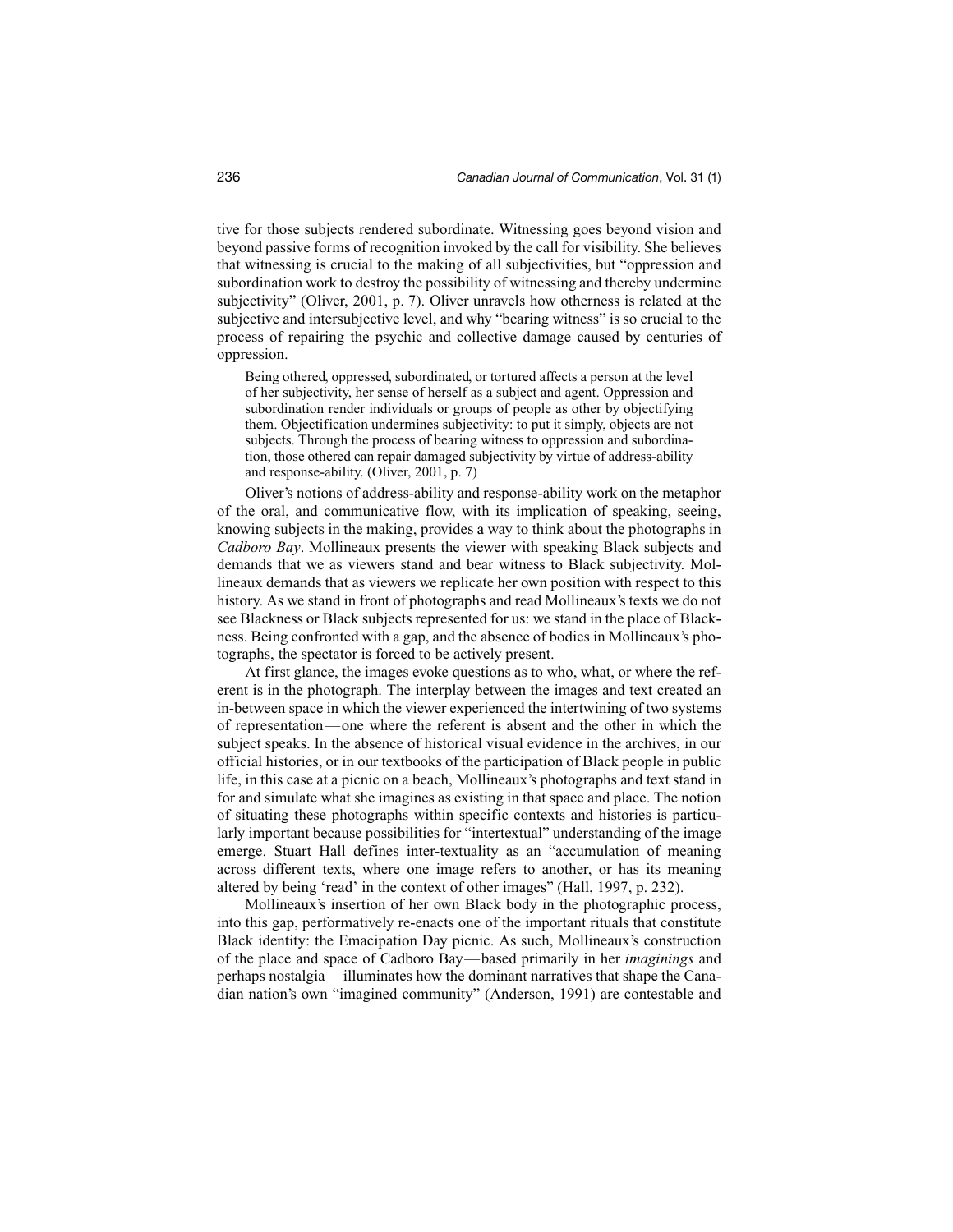unstable constructs. The *Cadboro Bay* photographs highlight a tension brought about because of the lack of visual reflections of the Black self in the Canadian imaginary: between a desire to be reflected as autonomous beings fixed *through* and *in* history and new possibilities of Black self-narration and re-narration. Mollineaux's images rectify a dissonance experienced by many Black people in relation to their "presence" in Canada. Both the texts and the photographs present new ways of projecting Blackness into the external world, but more importantly, they (re)present a geographically specific Black Canadian performance, an imagined picnic, where shared identities come together. *Cadboro Bay* illuminates a traumatic past and celebrates the now through a performative commemoration of the forgotten place. It reminds viewers that the collective identity of the past and the present that *Cadboro Bay* (re)presents is based on complex identifications that are forged within the construct and operationalization of race.

Mollineaux's work illuminates the invisibility of Blackness, makes interdiasporic connections, and presents multitonal articulations of Black Canadian subjectivities. Paradoxically, her pinhole photographs are contingent upon the body, her body, for their production at the same time as they are devoid of representations of bodies. Mollineaux resists explicitly placing Black bodies within the frame; instead, she productively engages with absence and provides traces of performances of Blackness. This, as I argue, is distinct from an aesthetic practice that hinges on the tropes of visibility and invisibility. By posing questions about the significance of what is *not* seen in the picture, absence provides an embodied, conceptual means to open up the possibility for other stories to be told.

### **Notes**

- 1. *After Caribbean Canadian: Culture Remixed* was the title of a panel discussion organized by Rinaldo Walcott for the Caribbean Migrations: Negotiating Borders conference held at Ryerson University, July 18-22, 2005.
- 2. The photographs in the *Cadboro Bay* series were produced between 1997 and 1998. The *Cadboro Bay: Index to an Incomplete History* exhibition was held at Artspace Gallery, Peterborough, Ontario, from March 13 to May 1, 1999.

#### **References**

- Alexander, Elizabeth. (1995). Can you be BLACK and look at this?: Reading the Rodney King video(s). In The Black Public Sphere Collective (Ed.), *The black public sphere* (pp. 77-94 ). Chicago, IL: University of Chicago Press.
- Anderson, Benedict. (1991). *Imagined communities.* London: Verso.
- Baker, Houston A. (1994). Critical memory and the black public sphere. *Public Culture, 7*(1), 3-33.
- Bannan, John. (1967). *The philosophy of Merleau-Ponty.* New York, NY: Harcourt, Brace & World.
- Barthes, Roland. (1981). *Camera lucida: Reflections on photography.* New York, NY: Hill & Wang.
- Baudrillard, Jean. *Photographies*. [Essay on the European Graduate School website]. URL: http://www.egs.edu/faculty/baudrillard/baudrillard-photographies.html [February 7, 2006].